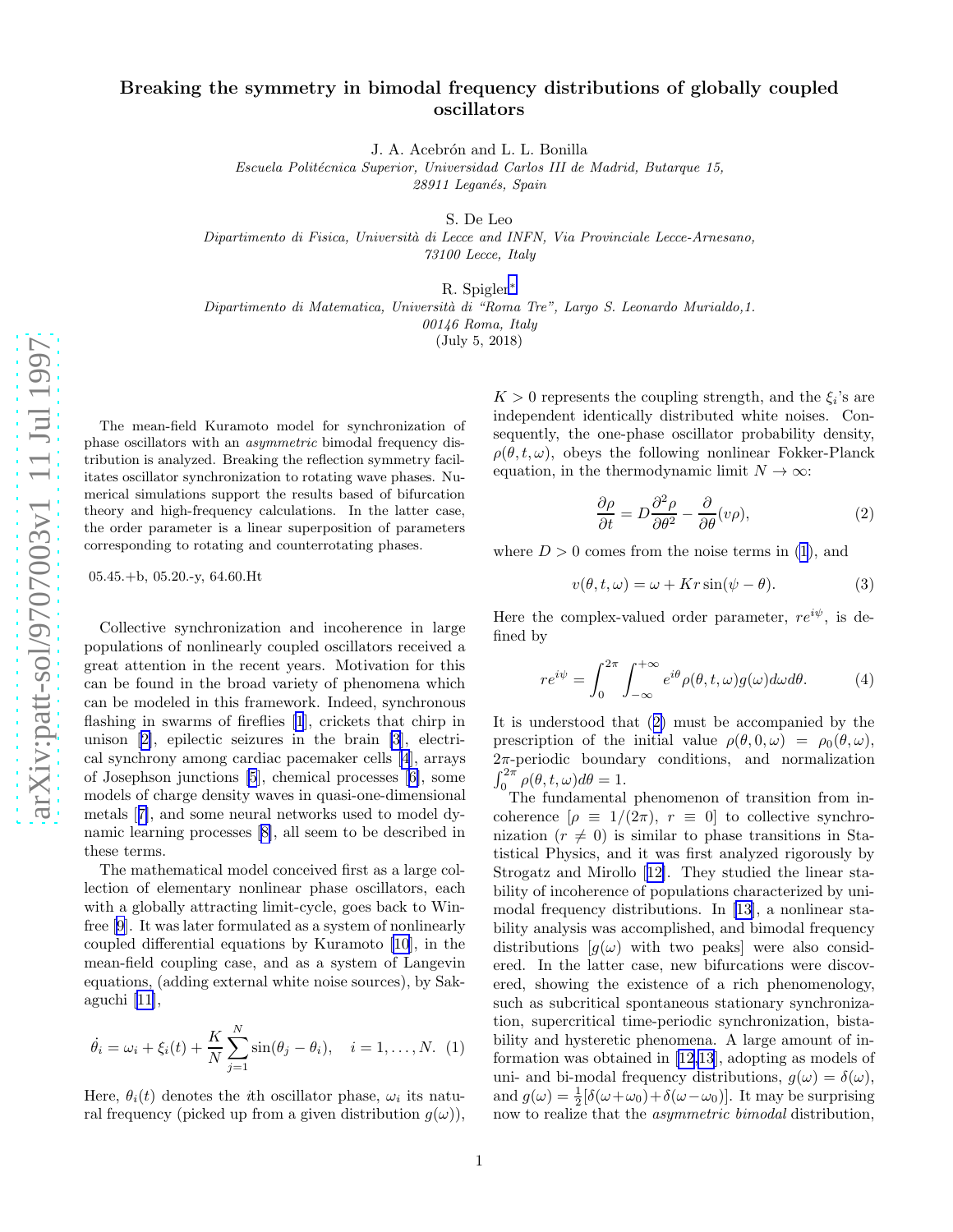$$
g(\omega) = \alpha \delta(\omega - \omega_0) + (1 - \alpha)\delta(\omega + \omega_0), \tag{5}
$$

<span id="page-1-0"></span>entails essentially different features with respect to the symmetric case,  $\alpha = \frac{1}{2}$ , even for  $\alpha$  close to  $\frac{1}{2}$ . Since, due to unavoidable imperfections, possibly small deviations from symmetry are most likely in Nature, the asymmetric case should be rather ubiquitous. The purpose of this paper is to illustrate the distinctive features of an asymmetric oscillator frequency distribution. The main qualitative effect of asymmetry is that no synchronized stationary phase is possible. Synchronized phases branch off from incoherence as traveling waves (TW, see below) and their structure becomes richer as the strength of the coupling increases. Asymmetry of the frequency distribution changes the stability boundaries of the incoherence (see the phase diagrams in Figs. 1 and 2), rendering it less stable, and, consequently, rendering the partially synchonized solution (whose order parameter, however, now depends always on time) more stable.

The stability boundaries for the incoherent solution,  $\rho_0(\theta, \omega) \equiv 1/(2\pi)$  can be calculated by setting to zero the greatest of the  $Re(\lambda)$ 's, where  $\rho = \rho_0 + \epsilon e^{\lambda t} \eta(\theta, \omega)$  ( $\epsilon \rightarrow$ 0), and  $\lambda$  are the eigenvalues of the linearized problem. They are given by[[12](#page-3-0)]

$$
\frac{x}{2} \int_{-\infty}^{+\infty} d\omega \frac{g(\omega)}{Z + i\frac{\omega}{D}} = 1, \tag{6}
$$

where we have defined  $x = K/D$  and  $Z = 1 + \lambda/D$ . For the asymmetric bimodal distribution (5), we find

$$
Z_{1,2} = \frac{x}{4} \pm \left[ \frac{x^2}{16} - y^2 + i \frac{xy}{2} (2\alpha - 1) \right]^{1/2},\tag{7}
$$

where  $y = \omega_0/D$ . The stability regions in figs. 1, 2 are then determined by the condition max  $Re Z_{1,2} \leq 1$ .



FIG. 1. Stability boundaries for the incoherent solution for the symmetric bimodal frequency distribution. Incoherence is linearly stable in the region to the left of the solid line.



FIG. 2. Stability boundaries for the incoherent for the asymmetric bimodal frequency distribution,  $\alpha = 0.49$  (solid line),  $\alpha = 0.3$  (dotted line).

The branch on the right of the asymptote in fig. 2 is not completely unexpected. Indeed, its counterpart in the symmetric case is a parabolic profile continuing that in fig.1 (see[[13\]](#page-3-0)). In the latter case, however, such a branch is not as important as in fig. 2, since it does not separate different stability regions. The behavior depicted in figs. 1 and 2 is confirmed by direct numerical simulation [\[16,17](#page-3-0)] of the Kuramoto-Sakaguchi equation ([2\)](#page-0-0); see the evolution of the amplitude and phase of the order parameter in figs. 3, 4, and 5.



FIG. 3. Time evolution of the amplitude  $|r(t)|$  and phase  $\psi(t)$  of the order parameter for  $K = 3, D = 1, \omega_0 = 4$ , with  $\alpha = 0.4$ . Note the stability of the incoherent solution.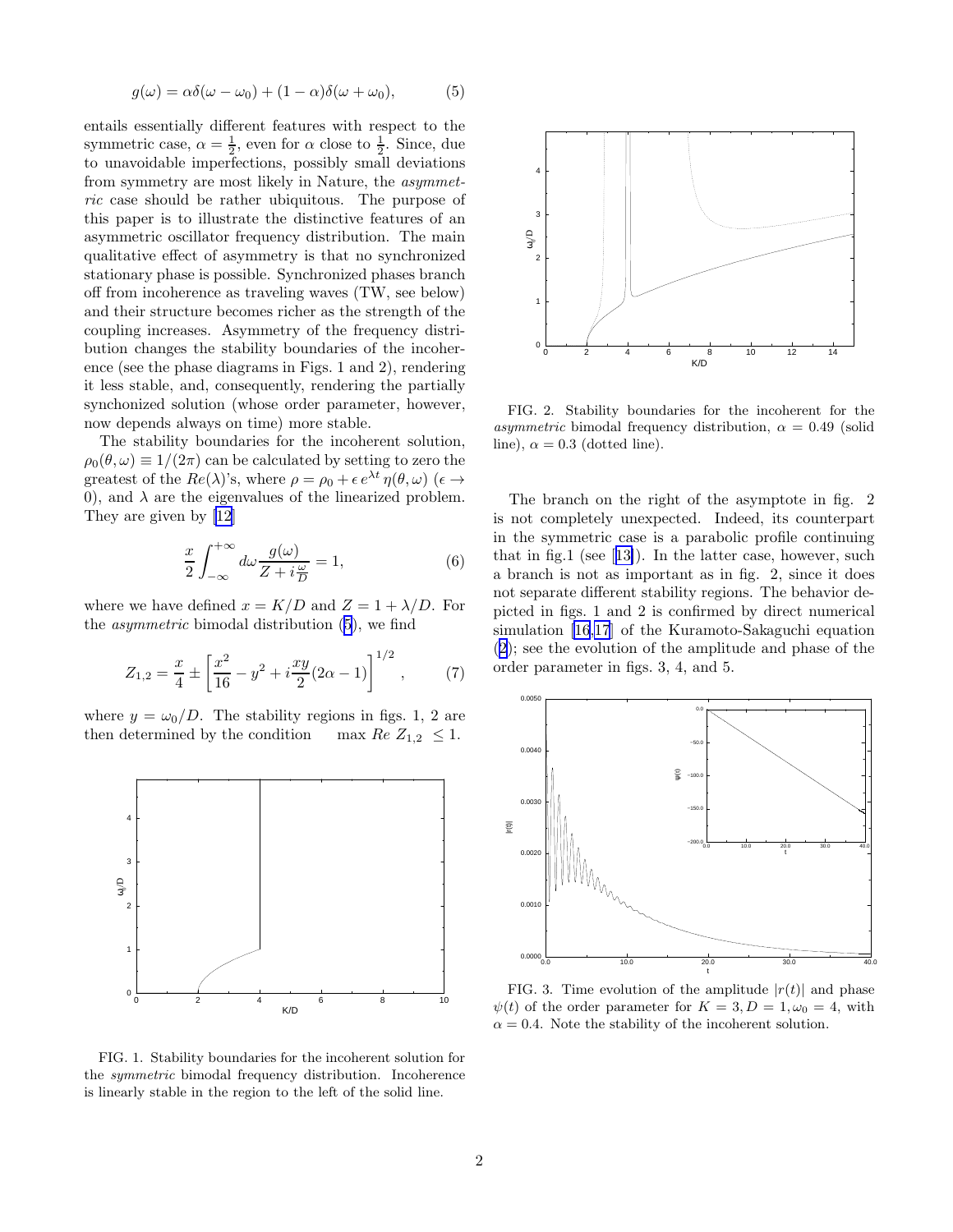<span id="page-2-0"></span>

FIG. 4. Time evolution of the amplitude  $|r(t)|$  and phase  $\psi(t)$  of the order parameter for  $K = 4, D = 1, \omega_0 = 4$ , with  $\alpha = 0.4$ . This is the region of stability of the TW solution



FIG. 5. Time evolution of the amplitude  $|r(t)|$  and phase  $\psi(t)$  of the order parameter for  $K = 6, D = 1, \omega_0 = 4$ , with  $\alpha = 0.4$ . Another TW solution has bifurcated from incoherence resulting in a more complex behavior of the order parameter.

Observe that the phase  $\psi(t)$  is always time-dependent, rather than a constant as in the case of the symmetric bimodal distribution[[13,15\]](#page-3-0). The new synchronized phases are described by a bifurcation analysis near the line in the parameter space where the incoherence loses stability:

$$
\frac{\omega_0}{D} = \frac{2(1 - \frac{K_c}{4D})\sqrt{\frac{K_c}{2D} - 1}}{\sqrt{\alpha(1 - \alpha)}\sqrt{(\frac{2}{\alpha} - \frac{K}{D})(\frac{2}{1 - \alpha} - \frac{K}{D})}}.
$$
(8)

This is obtained when the largest real part of the eigenvalues is set to zero, and corresponds to  $K_c = 4D$ ,  $\omega_0 > D$ , of the symmetric case (see fig. 1). The twotime asymptotic analysis conducted in[[13](#page-3-0)] may be used

unchanged for bifurcations at the line (8) with the asymmetric frequency distribution, taking into account that now  $\Omega^2 = \omega^2 + D^2 - K_c D/2$ , and that  $g(\omega)$  is the asymmetric frequency distribution in([5\)](#page-1-0). In fact, the symmetric case possesses the reflection symmetry  $\omega_0 \rightarrow -\omega_0$ ,  $\theta \rightarrow -\theta$ , which causes the eigenvalues to be doubly degenerated[[14\]](#page-3-0), whereas this is not the case for the asymmetric frequency distribution. Then, the simple analysis of Ref. [\[13](#page-3-0)] (which overlooked eigenvalue multiplicity, as pointed out in [\[14](#page-3-0)]; see also[[15](#page-3-0)]) can be directly used for the asymmetric case. The result is that a branch of stable synchronized phases bifurcates from incoherence at the point given by (8). Near the bifurcation line, these solutions have the form of TWs rotating counterclockwisely [\[13\]](#page-3-0):

$$
\rho(\theta, t, \omega) = \frac{1}{2\pi} + \frac{Re^{i\Psi_0(K - K_c)(t - t_0)}}{2\pi[D + i(\omega + \Omega)]} e^{i(\Omega t + \theta)} + c.c.
$$
 (9)  
+*O*(*K* – *K<sub>c</sub>*),

where c.c. means taking complex conjugate of the preceding term, and

$$
R = \sqrt{\frac{(K - K_c) \operatorname{Re}\lambda_1}{\operatorname{Re}\gamma}}, \quad \Psi_0 = \operatorname{Im}\lambda_1 - \operatorname{Im}\gamma \frac{\operatorname{Re}\lambda_1}{\operatorname{Re}\gamma}. \tag{10}
$$

See Ref. [\[13](#page-3-0)] for the explicit expressions of the parameters  $\gamma$  and  $\lambda_1 = (\partial \lambda / \partial K)|_{K=K_c}$ . In the symmetric case, another solution corresponding to waves rotating clockwisely has to be added to (9). This results in a stable standing wave solution, whose order parameter has a constant phase and an oscillatory amplitude[[14](#page-3-0),[15\]](#page-3-0).

In the high-frequency limit,  $\omega_0 \rightarrow \infty$ , a different perturbation analysis provides expressions for the evolution of the probability density, either near or far from bifurcation points [\[16](#page-3-0)]. The main result is that the frequency distribution decomposes in as many phases as peaks of the oscillator frequency distribution in such a limit. Each phase rotates with the frequency corresponding to its respective peak. Then, the order parameter may be written as a linear superposition of the order parameters of the different phases. For the asymmetric bimodal distribution, the overall order parameter evolves (except by a constant phase shift) to

$$
re^{i\psi} = \alpha R_+ e^{i\omega_0 t + \Psi_+} + (1 - \alpha) R_- e^{-i\omega_0 t + \Psi_-}, \qquad (11)
$$

where  $R_{\pm}$  and  $\Psi_{\pm}$  correspond to phases rotating with angular speeds  $\pm \omega_0$ . They can be calculated with the stationary formule (2.1) and (1.7) of Ref.[[13\]](#page-3-0), with zero frequency [\[16](#page-3-0)]. Let  $\alpha < 1/2$  to be specific. We have the following possibilities depending on the value of the coupling constant:

1. If  $0 \lt K \lt 2D/(1-\alpha)$ , the incoherent solution  $\rho_0 \equiv 1/(2\pi)$  is stable and it is the only possible stationary solution.